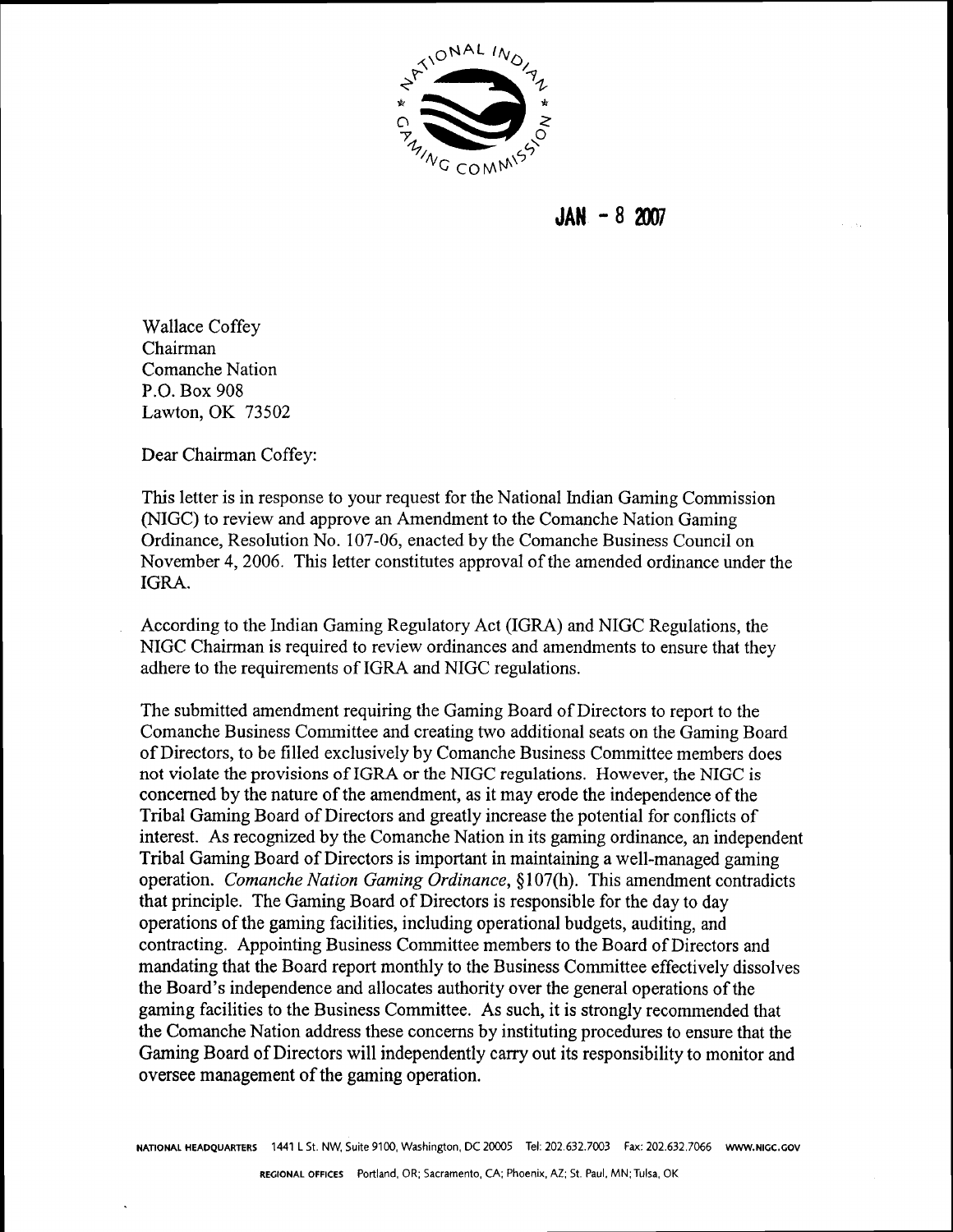amendment to the Comanche Nation Gaming Ordinance for staff and I look forward to working with you and the

*g*incerely, Philip N. Hogen<br>Chairman

 $\hat{\mathbf{r}}$ 

 $\hat{\mathbf{a}}$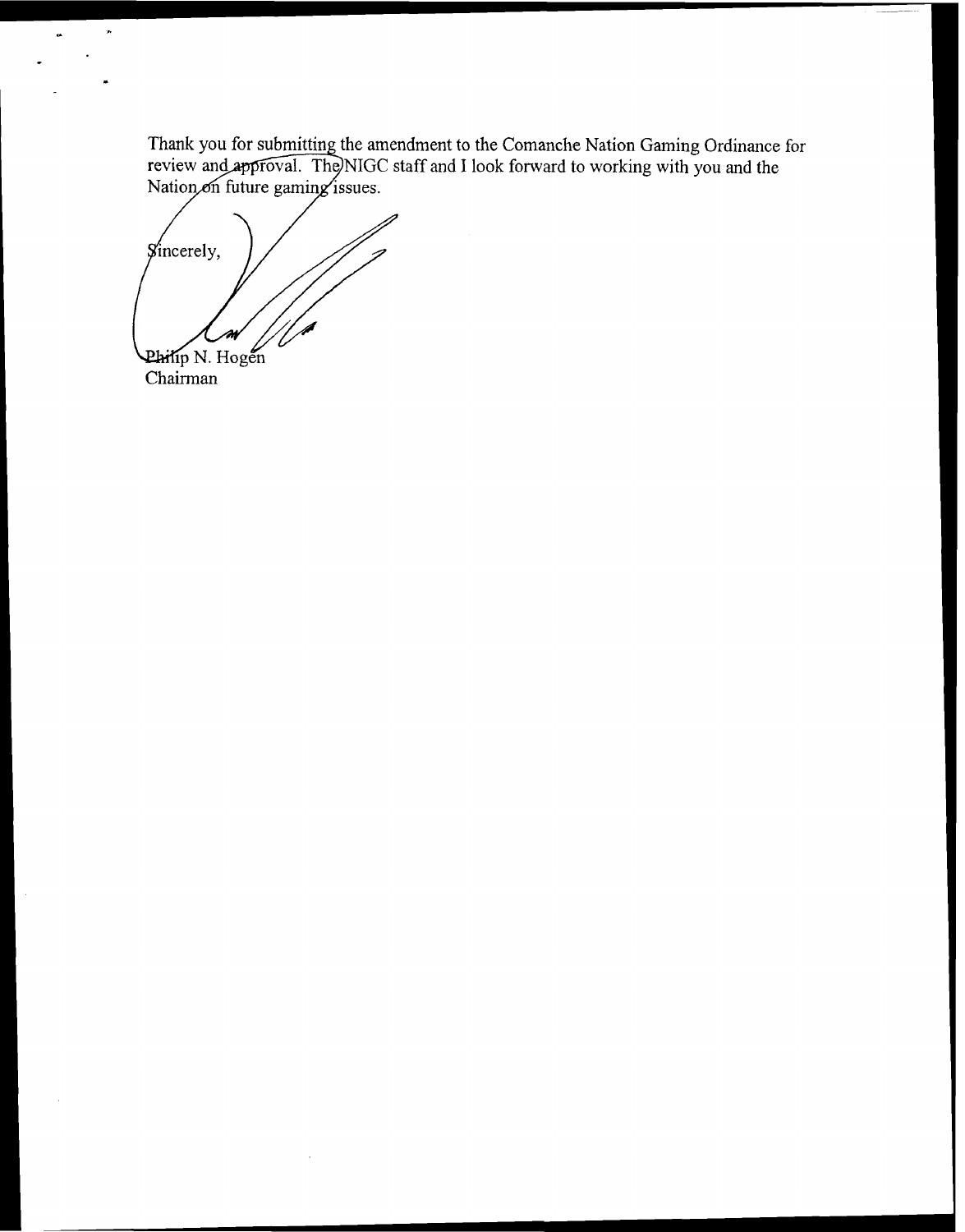

- WHEREAS, the Comanche Nation is a federally recognized Indian Tribe with a constitution approved by the Secretary of the Interior on January 9, 1967, to safeguard tribal rights, powers, and privileges to improve the economic, moral, educational, and health status of its members; and
- WHEREAS, the tradition of sovereignty of the Comanche Nation, since time immemorial long predates the existence of the Nation, establishes the inherent sovereign powers and rights of the Comanche self-government; and
- WHEREAS, the Constitution, Article VI, section 7(j), authorizes the Business Committee to promulgate and enforce laws to promote the general welfare of the Nation; and
- WHEREAS, the Business Committee pursuant to such authority and in consultation with the National Indian Gaming Commission ("NIGC") enacted a Gaming Ordinance on December 3,2005, which the NIGC approved on December 19,2005; and
- WHEREAS, the Business Committee pursuant to such authority deems it advisable to amend said Gaming Ordinance as shown below;

NOW THEREFORE BE IT RESOLVED THAT the Comanche Business Committee hereby ordains and enacts the following Amendments to Section 107 of the Gaming Ordinance; provided that such Amendments shall not become effective until approved by the NIGC.

BE IT **FOTHER** RESOLVED THAT the Business Committee directs the Chairman to obtain approval of said Amendments by the NIGC and to make preparations for their implementation.

BE IT FURTHER RESOLVED THAT immediately upon receipt by the Chairman of written notification from the NIGC approving the said Amendments, or if the NIGC fails to disapprove the said Amendments within 90 days after the date of submission, such Amendments shall be deemed in full force and effect.

## **AMENDMENTS**

Section 107 of the Gaming Ordinance shall be amended, as shown below, by deleting the strikethrough language and adding the underlined language:

Section 107. Board of Directors

(a) In addition to the General Manager for the facility, there shall be established a Tribal Gaming Board of Directors which shall serve in a management oversight role over the General Manager and the day-to-day operations of the gaming operation. In the event that the Nation enters into a management contract approved by the NIGC, the Board may delegate some or all duties to the approved management contractor. The Board of Directors shall oversee all non-regulatory aspects of the gaming operation. Regulation of the gaming operation shall be the sole responsibility of the Tribal Gaming Commission.

**COMANCHE NATION P.O. BOX 908 1 LAWTON.** OK 73502 PHONE: 580-492-4988 TOLL FREE: 1-877-492-4988 FAX: 580-492-3796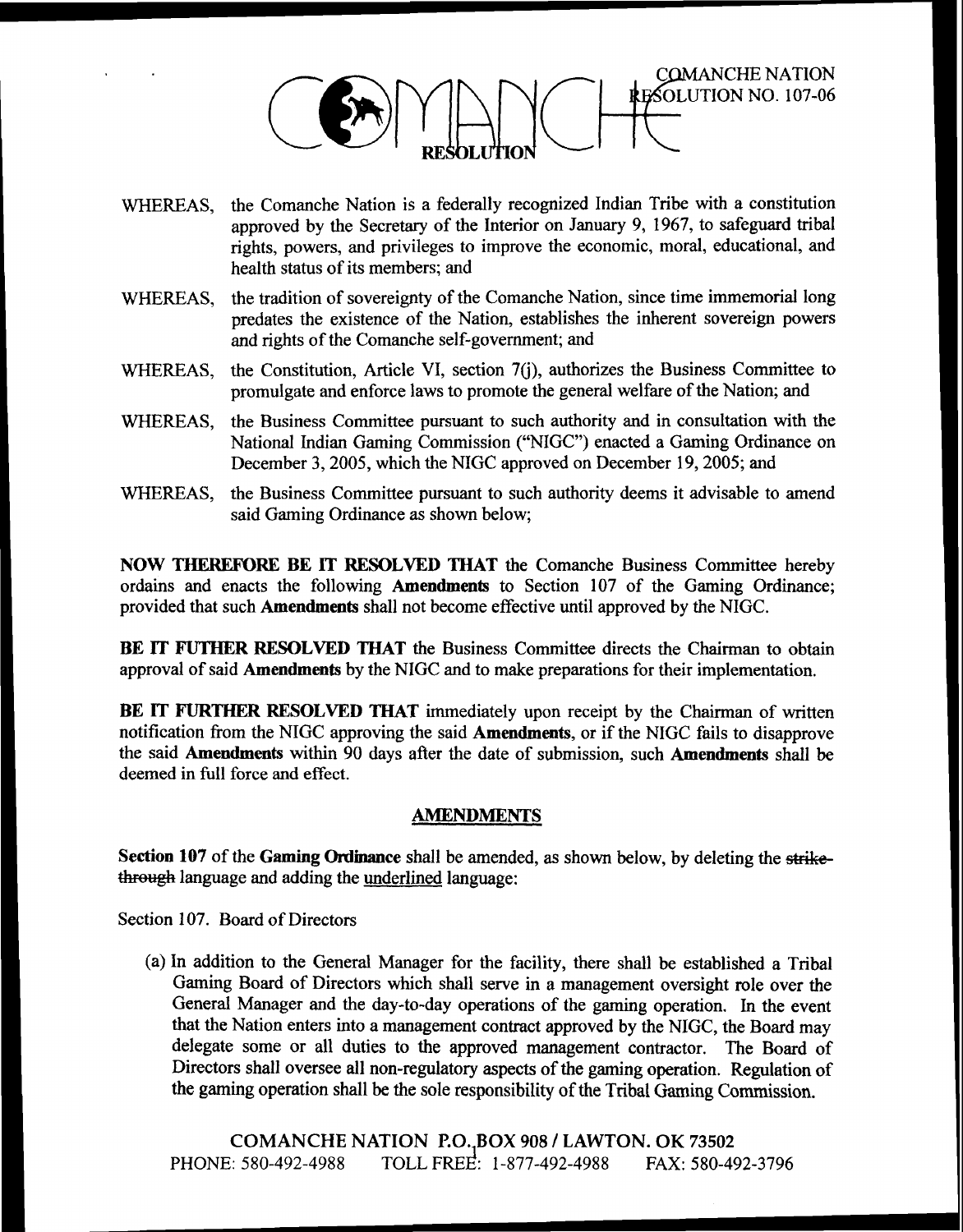- (b) The Board of Directors shall consist of three  $(3)$ -five (5) voting members.; The voting members shall consist of: a Chairperson, Vice-Chairperson, and a three (3) Directors. Two voting members of the Board of Directors shall be members of the CBC ("CBC Directors").
- (c) Each voting Director shall be designated as Director 1, Director 2, Director 3, Director 4, or Director 5. Terms of office for the voting members of the Tribal Gaming Board of Directors shall be as follows:
	- $(1)$  The Chairperson Director 1 shall serve an initial term of three years, with subsequent Chairpersons-Directors serving three-year terms.
	- $(2)$  The Vice-Chairperson Directors 2 and 3 shall serve an initial term of two years, with subsequent Viee-Chairpersons Directors serving three-year terms.
	- $(3)$  The other dDirectors 4 and 5 shall serve an initial term of one year, with subsequent Directors serving three-year terms.
	- (4) Provided, that in the event a Director is unable to complete his or her term for any reason, another Director shall be appointed to complete the remainder of that term.
- (d) The members of the Board shall be subject to the same background requirements as key employees, primary management officials, and gaming commissioners, and must be licensed accordingly.
- (e) Except for the appointment of CBC Directors, Tthe minimum requirements for appointment as a member of the Board of Directors are as follows: Aat least two of the following:
	- (1) Degree in Business Administration, Accounting, Marketing, or an equivalent field;
	- (2) Minimum five (5) years experience in business management;
	- (3) Minimum two (2) years experience in casino management; or
	- (4) Demonstrated knowledge of federal Indian law, the Indian Gaming Regulatory Act, and related statutes and regulations.
- **(f)** The Board of Directors shall perform the following duties:
	- **(.I)** Monitor and oversee the day-to-day operations of the gaming facility, whether managed by a tribal employee or by **an** approved management contractor;
	- (2) Inspect and examine on a periodic basis all books, records, and papers of the gaming facility;
	- **(3)** Set hours of operation for the gaming facility;
	- (4) Set wager limits;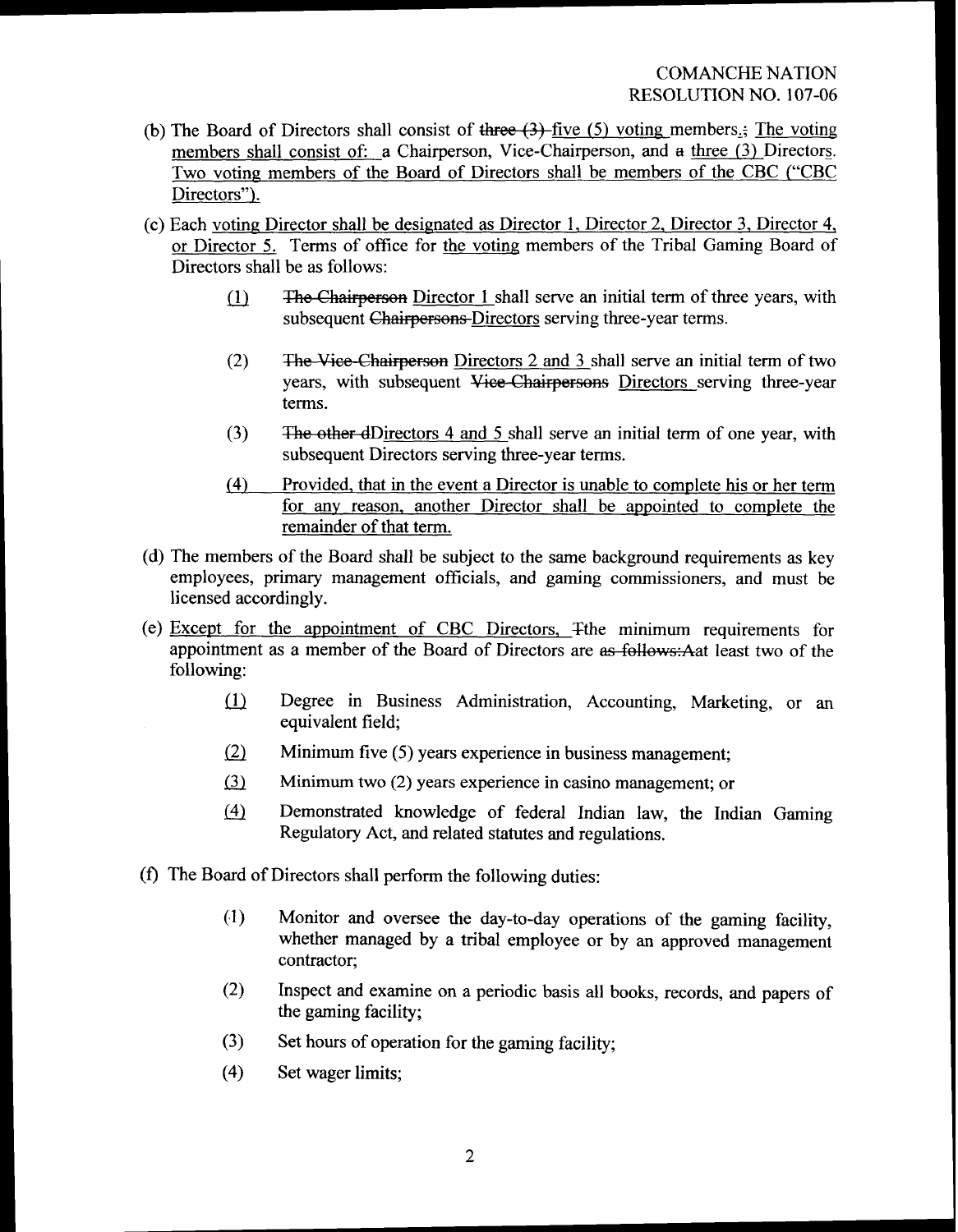- (5) Oversee development and/or approval of marketing plans;
- (6) Oversee the interview, selection, and training of employees of the gaming operation;
- (7) Establish employee policies, rates of pay, and hours of work;
- **(8)** Adopt an annual operating budget, subject to CBC approval;

**(9)** Report monthly to the CBC;

 $(10)(9)$  Enter into contracts on behalf of the gaming facility, subject to CBC approval and NIGC review if applicable; and

 $(11)(10)$ Any other duties necessary to monitor and oversee management of the gaming operation.

- (g) Board of Director positions shall be filled in the following manner:
	- (1) The Chairman of the Comanche Nation shall identify and nominate a qualified candidate for any vacancy on the Board of Directors. Nominees shall be confirmed by a majority of the CBC before becoming members of the Board of Directors.
	- *(2)* The Directors shall elect a Chairperson from among them, whose duty it shall be to preside over all meetings and hearings. In addition, the Directors shall elect a Vice-Chairperson who shall preside in the Chairperson's absence.
- (h) The Nation recognizes the importance of an independent Tribal Gaming Board of Directors in maintaining a well-managed gaming operation. To avoid potential conflicts of interest between the operation and regulation of the gaming facility, the Nation hereby finds that, at a minimum:
	- $(1)$  No more than two members of the CBC or-Tribal-Gaming Commission may serve on the Board of Directors; and no member of the Tribal Gaming Commission may serve on the Board of Directors;
	- *(2)* No person directly related to or living with any CBC member or Tribal Gaming Commissioner may serve on the Board of Directors;
	- **(3)** Members of the Board of Directors are prohibited from gambling in the gaming facilities;
	- (4) Members of the Board of Directors are prohibited from accepting complimentary items from the gaming operation except as specified in Section 110 herein; and
	- (5) No person having a direct or indirect financial interest in a management contract, or in any gaming operation, may serve on the Board of Directors.
- (i) Members of the Board of Directors may be removed from office by the CBC prior to the expiration of their respective terms only for neglect of duty, misconduct, malfeasance, or other acts that would render the Director unqualified for his/her position. When the